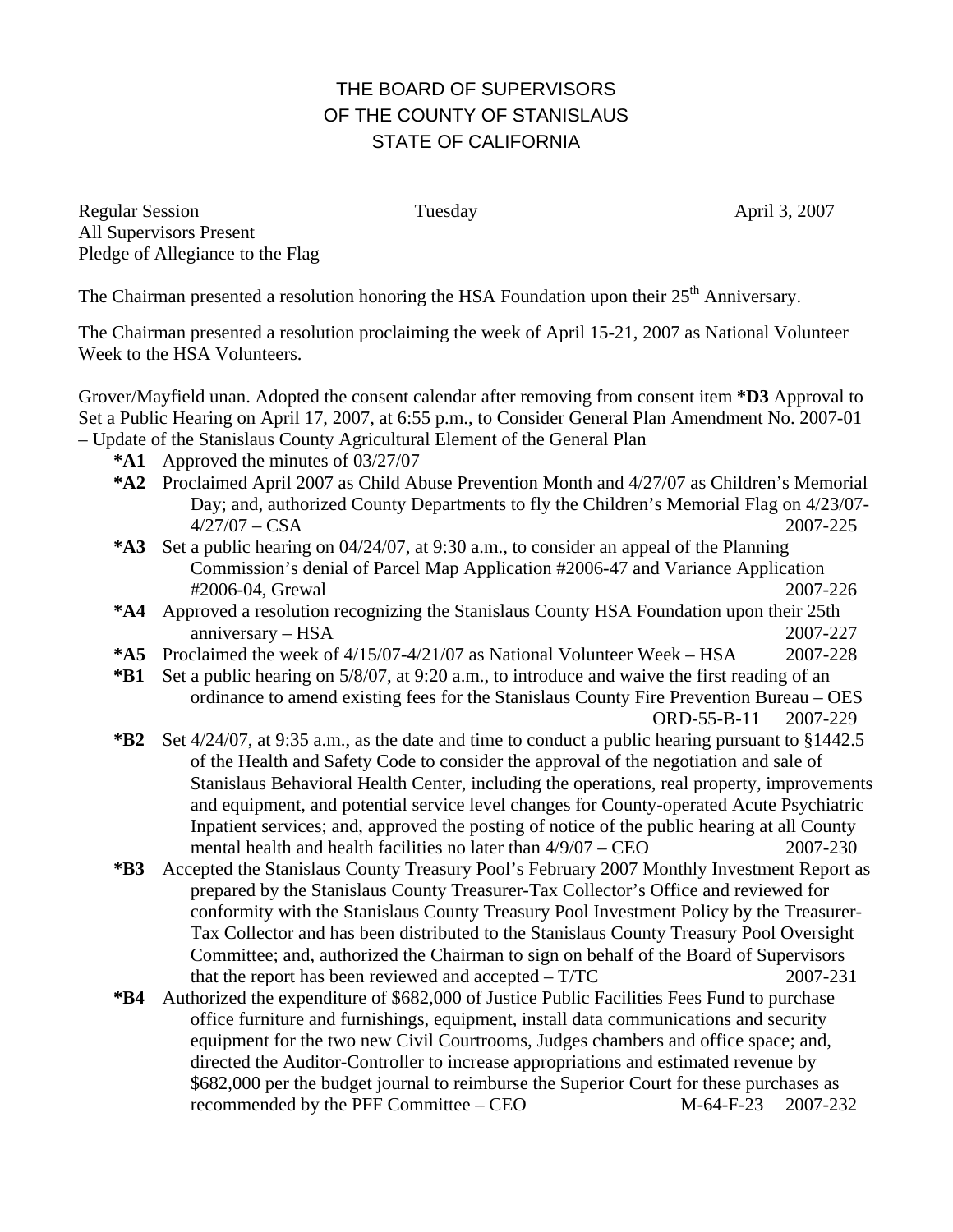- **\*B5** Authorized the CEO, or his Designee, to enter into an agreement for services with Muni Financial for a comprehensive five-year update to the County's Public Facility Fee Program (PFF), not to exceed \$72,000 and consistent with County defined project scope documentation; authorized the use of \$72,000 from the PFF Administrative Fee fund for the program update; and, directed the Auditor-Controller to increase appropriations and revenue in the CEO Economic Development budget by \$72,000 and make the necessary accounting adjustments to transfer funds from the PFF Administration fee fund – CEO M-64-F-24 2007-233
- **\*B6** Authorized HSA to accept grant funds of \$65,483 from the Susan G. Komen Breast Cancer Foundation Sacramento Valley Affiliate; authorized HSA to enter into contracts with Airport Neighbors United and Newman Family Resource Center for community lay health workers; authorized the HSA Managing Director, or her Designee, to accept the award; and, directed the Auditor-Controller to increase appropriations by \$16,371 and estimated revenues in the amount of \$65,483 per the budget journal form – HSA 2007-234
- **\*B7** Introduced and waived the first reading of Ordinance C.S. 996 amending Chapter 11.28 of the Stanislaus County Code pertaining to the County's Abandoned Vehicle Abatement Program to update all referenced responsibility to the Director of DER, or her Designee – DER ORD-55-B-12 2007-235
- **\*B8** Authorized HSA to support Public Health Epidemiologist Olivia Tong's application for an H-1B VISA (US Work Permit); and, authorized HSA to pay the required \$1,500 for the immigration and naturalization service (INS) filing fee – HSA 2007-236
- **\*C1** Finds that all subdivision improvements for Hideaway Terrace Subdivision by the Subdivision Improvement Agreement, executed by Hideaway Terrace Hacker/Clabaugh, LLC. and the Stanislaus County Board of Supervisors on 9/19/06, have been constructed to the satisfaction of Stanislaus County; finds that said agreement was recorded on 9/19/06 as Document #2006-0140395-00, and filed with the Stanislaus County Clerk Recorder's Office; accepted all streets, avenues, roads, and the drainage system within Hideaway Terrace Subdivision for maintenance by Stanislaus County; pursuant to §66499.7(a) of the Subdivision Map Act, authorized the release of Irrevocable Letter of Credit No. MCB/BOS06-006, issued by Bank of Stockton, in the amount of \$348,000 for faithful performance of the Subdivision Improvement Agreement; pursuant to §66499.7(b) of the Subdivision Map Act, upon receipt of a Mechanic's Lien Guarantee, authorized the release of Irrevocable Letter of Credit No. MCB/BOS06-007, issued by Bank of Stockton, in the amount of \$257,956.50 for payment of labor and materials; and, the Mechanic's Lien Guarantee must be dated a minimum of 61 days after the filing of the appropriate Notice of Completion, be in the amount of \$257,956.50, be prepared by a title company, be to the benefit of Stanislaus County, and state that there are no liens of record – PW 2007-237
- **\*C2** Adopted a Resolution of Necessity to acquire real property or interest in real property by Eminent Domain for the State Route 219 widening project, parcel owner 3160 Group, LLC, a California Limited Liability Company for APN: 135-053-001, and made the findings contained therein – PW 2007-238
- **\*D1** Accepted the emergency abatement report by the Department of Planning and Community Development, Building Permits Division, regarding a hazardous and unsafe condition that existed at 1534 Inyo Avenue, Modesto – Planning 2007-239
- **\*D2** Authorized the preparation and submission of a \$600,000 grant application to the California State Department of Housing and Community Development under the CalHome Program to provide additional funds to the First Time Home Buyer Program; directed the CEO to sign the CalHome Grant Resolution, Exhibit 1; and, authorized the Director of Planning and Community Development to act on all matters relating to the application, and if approved, the grant – Planning 2007-240